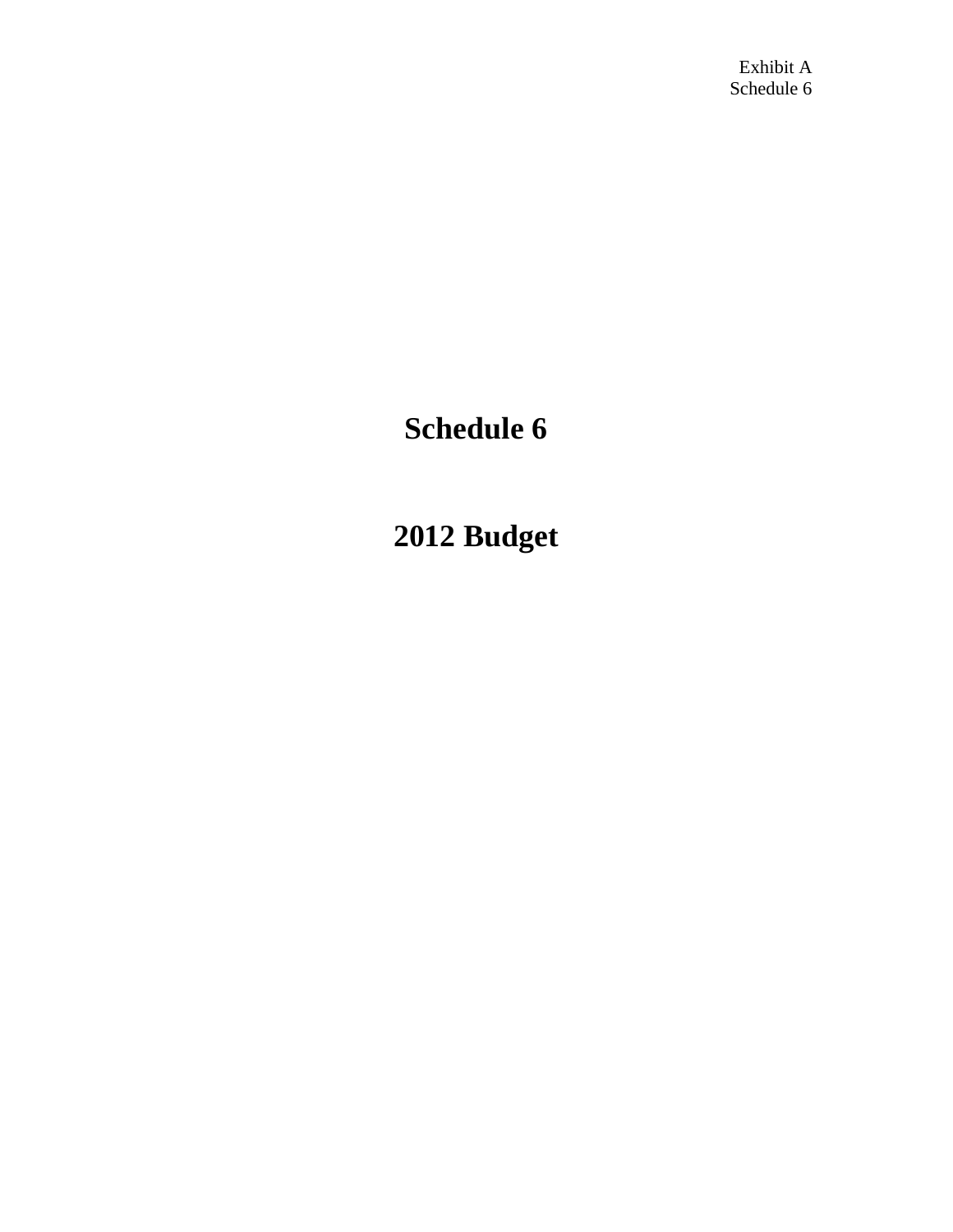#### **Enbridge Gas New Brunswick**

Budget Balance Sheet for Regulatory Purposes As at December 31, 2012

(in thousands of dollars)

| <b>Assets</b>                                                                                   |     | 2012              |
|-------------------------------------------------------------------------------------------------|-----|-------------------|
| <b>Regulated Assets</b>                                                                         |     |                   |
| <b>Property, Plant and Equipment (Note 1)</b>                                                   |     |                   |
| Gas Distributor Plant in Service - Net (includes AFUDC capitalized during 2012 of \$53.2)       | \$  | 186,574           |
| <b>Contruction Work In Progress - Gas Distributor Plant</b>                                     |     | 1,661             |
| <b>Total Property, Plant &amp; Equipment</b>                                                    |     | 188,235           |
| <b>Deferred Charges</b>                                                                         |     |                   |
| Deferred Development Costs - Net (Note 2)                                                       |     | 584               |
| Development O&M Capitalized Costs - Net (Note 3)                                                |     | 101,368           |
| <b>Regulatory Deferral</b>                                                                      |     | 187,399           |
| <b>Total Deferred Charges</b>                                                                   |     | 289,351           |
| <b>Short Term Investments</b>                                                                   |     | 2,963             |
| <b>Total Regulated Assets</b>                                                                   |     | 480.549           |
| Non-Ratebase Assets (Note 4)                                                                    |     | 26,297            |
| <b>Total Assets</b>                                                                             | \$. | 506,846           |
| <b>Liabilities and Partner's Equity</b><br><b>Partner's Equity</b>                              | \$  | 218,846           |
| Long-term Advances from Associates and Affiliates (Note 5)<br>Non-Ratebase Liabilities (Note 6) |     | 262,150<br>25,850 |
| <b>Total Liabilities and Equity</b>                                                             | S   | 506,846           |

**Rate Base for Regulatory Purposes** – Note 11 **Capital Structure for Regulatory Purposes** – Note 12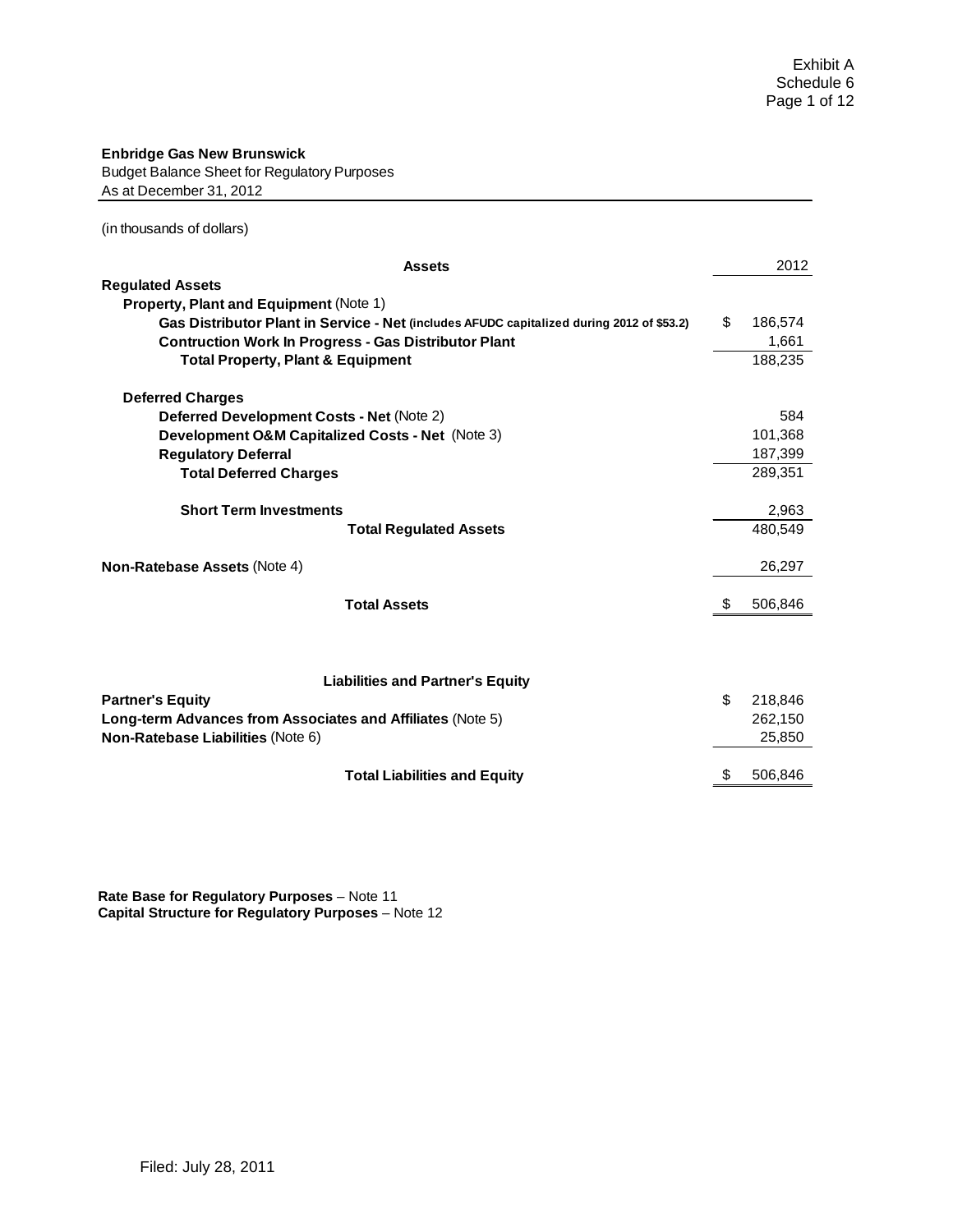Statement of Budgeted Income for Regulatory Purposes For the year ended December 31, 2012

(in thousands of dollars)

|                                                                                | 2012         |
|--------------------------------------------------------------------------------|--------------|
| Revenue                                                                        |              |
| <b>Operating Revenue (Note 7)</b><br>Gas distribution                          | \$<br>57,697 |
| <b>Miscellaneous</b>                                                           | 144          |
| <b>Allowance for Funds Used During Construction</b>                            | 53           |
|                                                                                | 57,894       |
| <b>Installation Services</b>                                                   |              |
| Revenue                                                                        | 1,947        |
| Cost of goods sold                                                             | (1,505)      |
|                                                                                | 442          |
| <b>Total Revenue</b>                                                           | 58,336       |
|                                                                                |              |
| <b>Expenses</b>                                                                |              |
| <b>Operating Expenses</b>                                                      |              |
| Operating and maintenance expenses (Note 8)                                    | 17,241       |
| Bad debt expense                                                               | 269          |
| Amortization of Property, Plant and Equipment                                  | 7,486        |
|                                                                                |              |
| <b>Municipal and Other Taxes</b>                                               | 1,317        |
| Interest on Amounts Due to Associates & Affiliates and Other Interest (Note 9) | 14,943       |
| <b>Amortization of Deferred Development Costs</b>                              | 2,990        |
| <b>Total Expenses</b>                                                          | 44,246       |
|                                                                                |              |
| Income before Extraordinary Items, Regulatory Deferral and Return on Rate Base | 14,090       |
| <b>Regulatory Deferral</b>                                                     | 8,549        |
| <b>Income before Tax</b>                                                       | \$<br>22,639 |
|                                                                                |              |
| Tax                                                                            |              |
|                                                                                |              |
| <b>Regulated Return on Equity (Note 10)</b>                                    | \$<br>22,639 |

**Details of Affiliate Transactions** – Note 13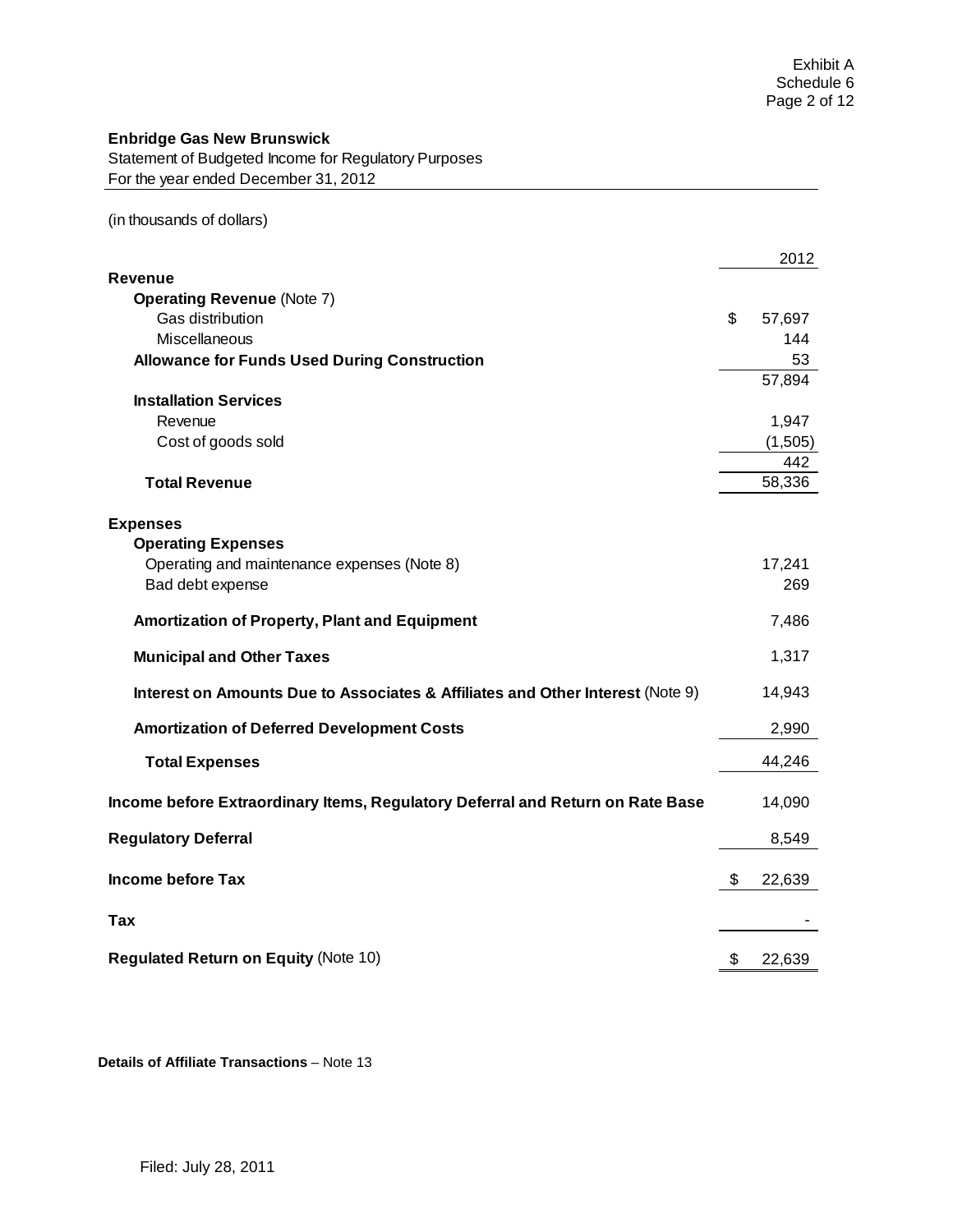# Note 1 **Property, Plant & Equipment**

|                                   |               |                | 2012            |              |
|-----------------------------------|---------------|----------------|-----------------|--------------|
|                                   |               | Accumulated    | <b>Net Book</b> | Rates of     |
|                                   | Cost          | Amortization   | Value           | Amortization |
| Property, plant & equipment       |               |                |                 |              |
| General plant                     |               |                |                 |              |
| Computer hardware & software      | \$<br>1,430   | \$<br>(1,230)  | \$<br>200       | 28.80%       |
| Tools and work equipment          | 3,944         | (2, 476)       | 1,468           | 5.30%        |
| Office furniture and equipment    | 888           | (306)          | 582             | 4.40%        |
| Transportation                    | 512           | (152)          | 360             | 11.80%       |
| Communications                    | 1,727         | (479)          | 1,248           | 28.80%       |
| Leasehold improvements            | 1,003         | (491)          | 512             | 1            |
| Subtotal                          | 9,504         | (5, 134)       | 4,370           |              |
| Distribution plant                |               |                |                 |              |
| Land                              | 375           |                | 375             |              |
| Rights of way and easements       | 151           |                | 151             |              |
| <b>Distribution mains</b>         | 130,842       | (19,062)       | 111,780         | 2.43%        |
| <b>Street services</b>            | 53,374        | (11, 012)      | 42,362          | 3.83%        |
| Meters and regulators             | 21,734        | (4,306)        | 17,428          | 3.83%        |
| <b>Stations</b>                   | 13,673        | (3, 565)       | 10,108          | 4.40%        |
| Subtotal                          | 220,149       | (37, 945)      | 182,204         |              |
| Total plant in service            | 229,653       | (43,079)       | 186,574         |              |
| Construction work in progress     | 1,661         |                | 1,661           |              |
| Total property, plant & equipment | \$<br>231,314 | \$<br>(43,079) | \$<br>188,235   |              |

**1 - Amortized over the term of the related leases.**

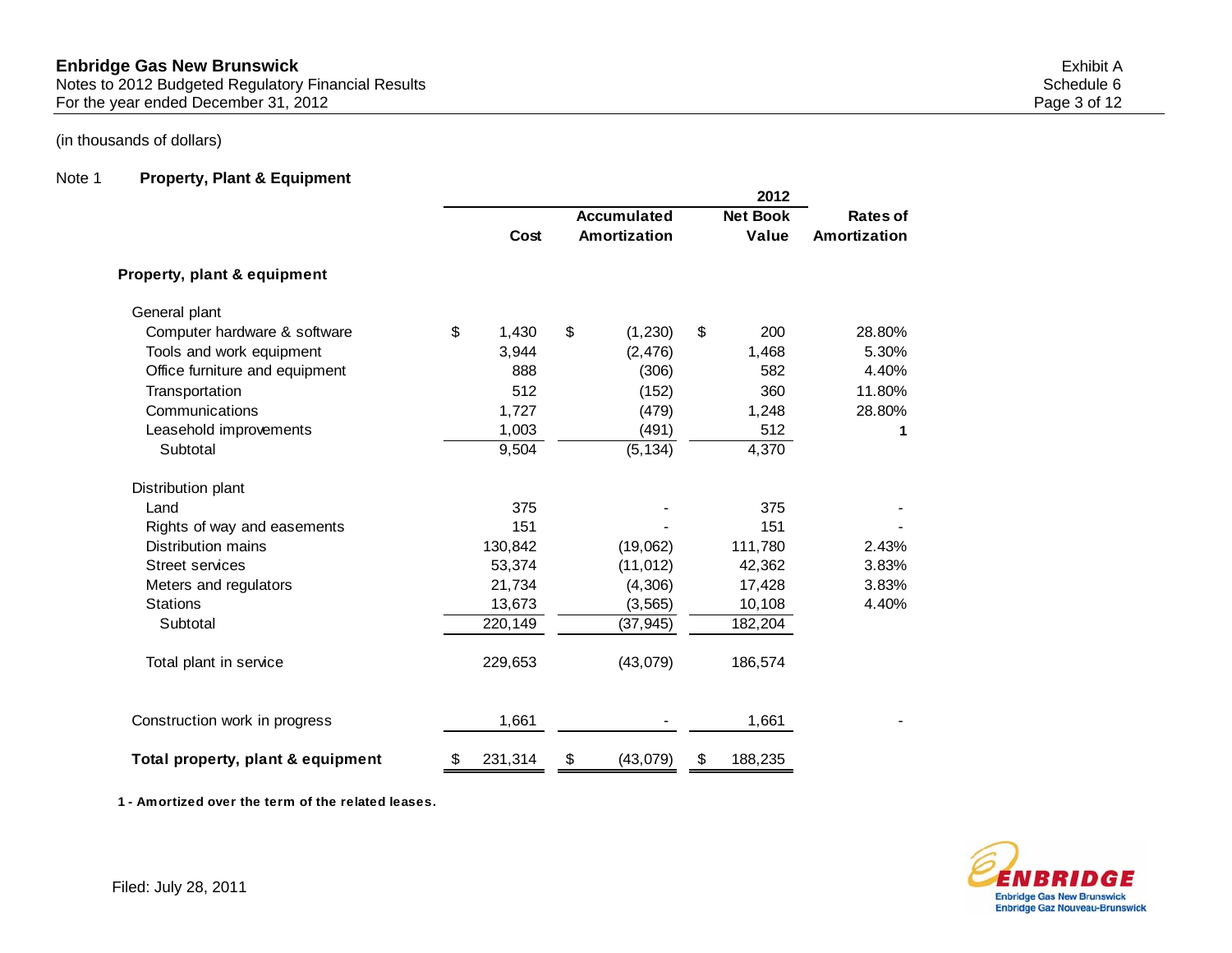## Note 2 **Deferred Development Costs - Net**

|                                          |    |                |                             | 2012                     |
|------------------------------------------|----|----------------|-----------------------------|--------------------------|
|                                          |    | Cost           | Accumulated<br>Amortization | <b>Net Book</b><br>Value |
| Franchise fee<br>Deferred carrying costs | \$ | 1.500<br>1.784 | \$<br>(1,025)<br>(1,675)    | \$<br>475<br>109         |
| Total deferred development costs, net    | S  | 3.284          | \$<br>(2,700)               | \$<br>584                |

#### Note 3 **Development O&M Capitalized Costs - Net**

|                                              |   |         |    |                             | 2012                     |
|----------------------------------------------|---|---------|----|-----------------------------|--------------------------|
|                                              |   | Cost    |    | Accumulated<br>Amortization | <b>Net Book</b><br>Value |
| Development O&M capitalized costs            | S | 126,158 | \$ | (24, 790)                   | 101,368                  |
| Total development O&M capitalized costs, net |   | 126.158 | S  | (24, 790)                   | 101,368                  |

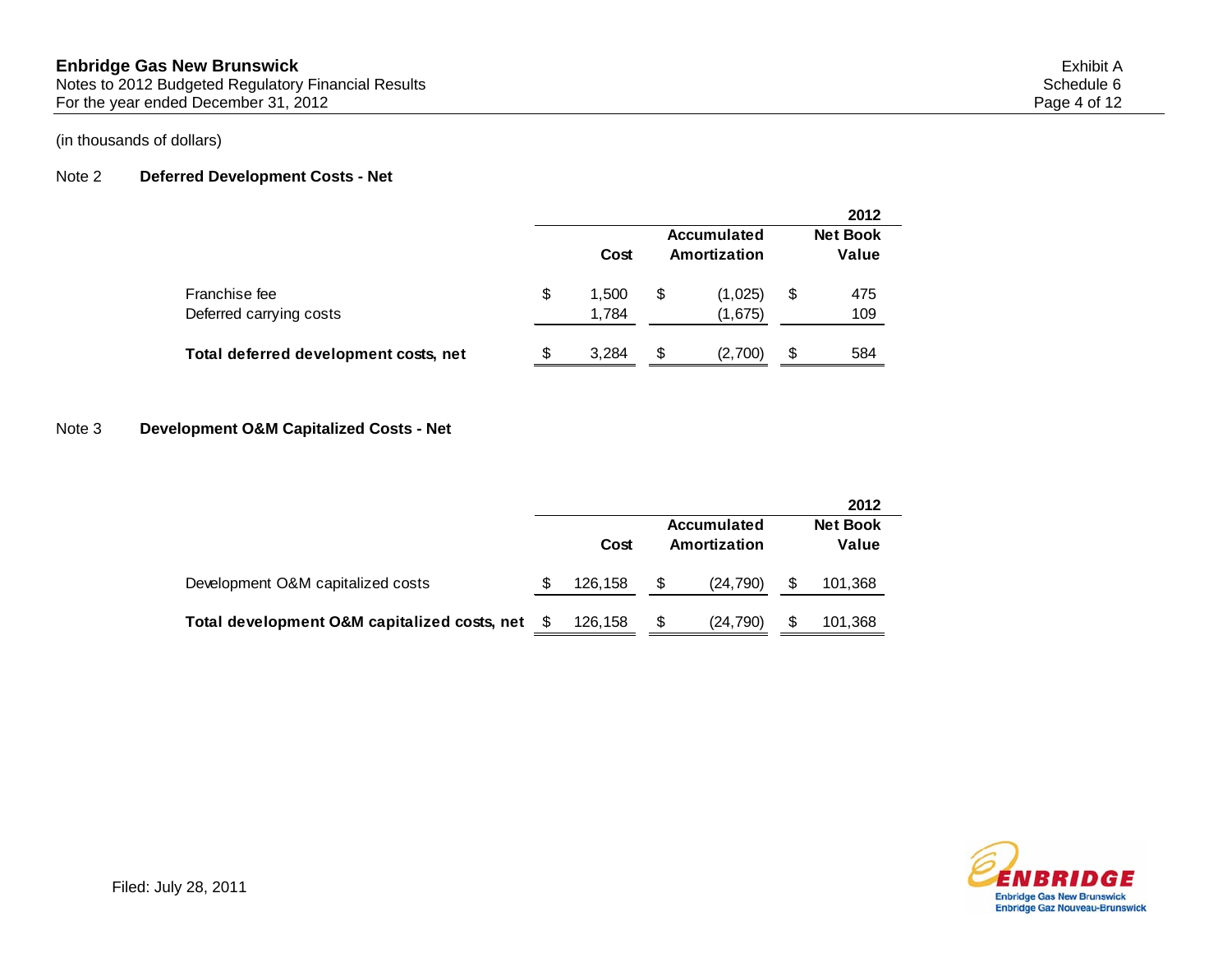#### Note 4 **Non-Ratebase Assets**

|                                |    | 2012   |
|--------------------------------|----|--------|
|                                |    |        |
| Cash, & Short Term Investments | S. | 7.201  |
| Accounts Receivable            |    | 14,807 |
| Inventory                      |    | 4,289  |
|                                |    | 26,297 |

#### Note 5 **Long-term Advances from Associates and Affiliates**

|                                |                   |                      |               |               | 2012                |           |
|--------------------------------|-------------------|----------------------|---------------|---------------|---------------------|-----------|
|                                |                   |                      |               |               | <b>Cost of Debt</b> |           |
|                                | <b>Issue Date</b> | <b>Maturity Date</b> | Amount        | Enbridge Inc. | <b>EGNB</b>         | Regulated |
| <b>Promissory Note</b>         | 26-Jun-03         | 27-Jun-13            | 13,000        | 5.62%         | 6.96%               | 6.62%     |
| <b>Promissory Note</b>         | 30-Dec-03         | 30-Dec-13            | 14,000        | 5.34%         | 7.14%               | 6.34%     |
| Promissory Note                | 23-Mar-04         | 24-Mar-14            | 14,000        | 5.33%         | 6.69%               | 6.33%     |
| Promissory Note                | 30-Nov-04         | 28-Nov-14            | 21,000        | 5.69%         | 6.95%               | 6.69%     |
| <b>Promissory Note</b>         | 30-Mar-05         | 30-Mar-15            | 6,000         | 5.04%         | 6.93%               | 6.04%     |
| Promissory Note                | 28-Dec-05         | 28-Dec-15            | 14,000        | 4.59%         | 6.53%               | 5.59%     |
| Promissory Note                | 19-Dec-06         | 19-Dec-16            | 21,000        | 4.82%         | 6.52%               | 5.82%     |
| <b>Promissory Note</b>         | 20-Dec-07         | 20-Dec-17            | 29,000        | 5.54%         | 5.85%               | 6.54%     |
| <b>Promissory Note</b>         | 19-Dec-08         | 19-Dec-13            | 15,000        | 6.85%         | 7.85%               | 7.85%     |
| <b>Promissory Note</b>         | 25-Jun-09         | 25-Jun-14            | 25,000        | 4.37%         | 5.37%               | 5.37%     |
| Promissory Note                | $9-Dec-09$        | 9-Dec-19             | 21,000        | 4.63%         | 5.63%               | 5.63%     |
| Promissory Note                | 24-Aug-10         | 24-Aug-15            | 12,000        | 3.22%         | 4.22%               | 4.22%     |
| <b>Promissory Note</b>         | 22-Sep-10         | 22-Sep-15            | 9,000         | 3.25%         | 4.25%               | 4.25%     |
| Promissory Note                | 30-Jun-11         | 29-Jun-21            | 6,150         | 4.60%         | 5.60%               | 5.60%     |
| Promissory Note                | $31 -$ Jul-11     | 30-Jul-21            | 20,000        | 4.60%         | 5.60%               | 5.60%     |
| <b>Promissory Note</b>         | 23-Aug-12         | 23-Aug-22            | 22,000        | 5.00%         | 6.00%               | 6.00%     |
| Total long-term advances       |                   |                      |               |               |                     |           |
| from associates and affiliates |                   |                      | \$<br>262,150 | 5.04%         | 6.19%               | 6.04%     |

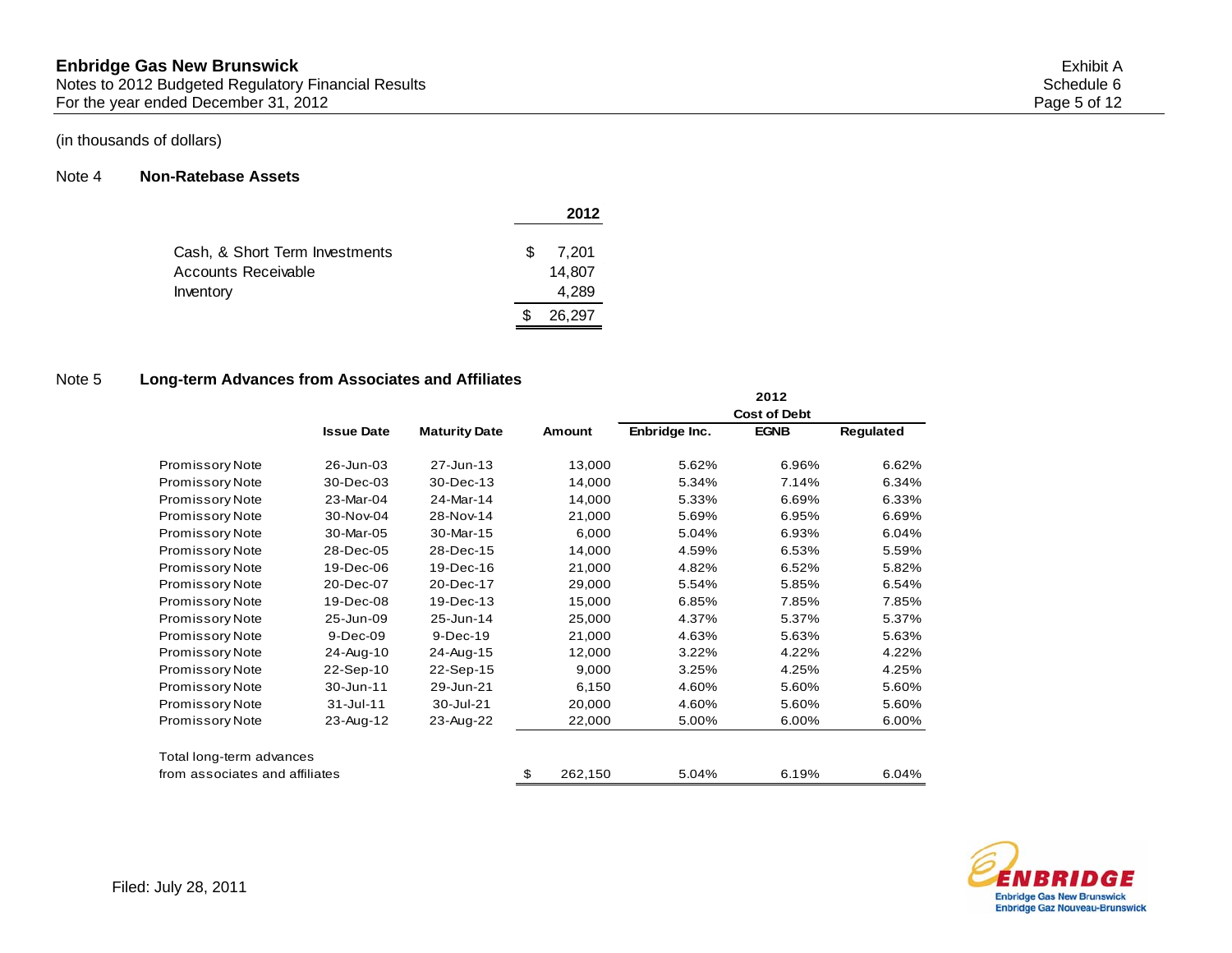#### Note 6 **Non-Ratebase Liabilities**

| Short Term Indebtedness                        | S. | $\overline{\phantom{a}}$ |
|------------------------------------------------|----|--------------------------|
| <b>Accounts Payable</b>                        |    | 23.522                   |
| Long Term Deferred Post Employment Liabilities |    | 2.328                    |
|                                                |    | 25,850                   |

# Note 7 **Operating Revenue**

#### a**. Gas Distribution**

|                                           |   | Revenue |        | <b>Customers Throughput</b><br>TJs |
|-------------------------------------------|---|---------|--------|------------------------------------|
| Small general service (SGS)               | S | 14,098  | 10.485 | 1,010                              |
| General service (GS)                      |   | 15,995  | 1,486  | 1,122                              |
| Contract general service (CGS)            |   | 16,191  | 343    | 1,310                              |
| Contract large general service (CLGS-LFO) |   | 8.144   | 30     | 1,484                              |
| Contract large general service (CLGS-HFO) |   | 3.234   | 9      | 1,152                              |
| Contract large volume off peak (CLVOPS)   |   |         |        |                                    |
| Off peak service                          |   | 35      | 13     | 3                                  |
| Total                                     |   | 57,697  | 12.366 | 6,081                              |

1 Terajoule (TJ) = 1,000 Gigajoules (GJ)



**2012**

**2012**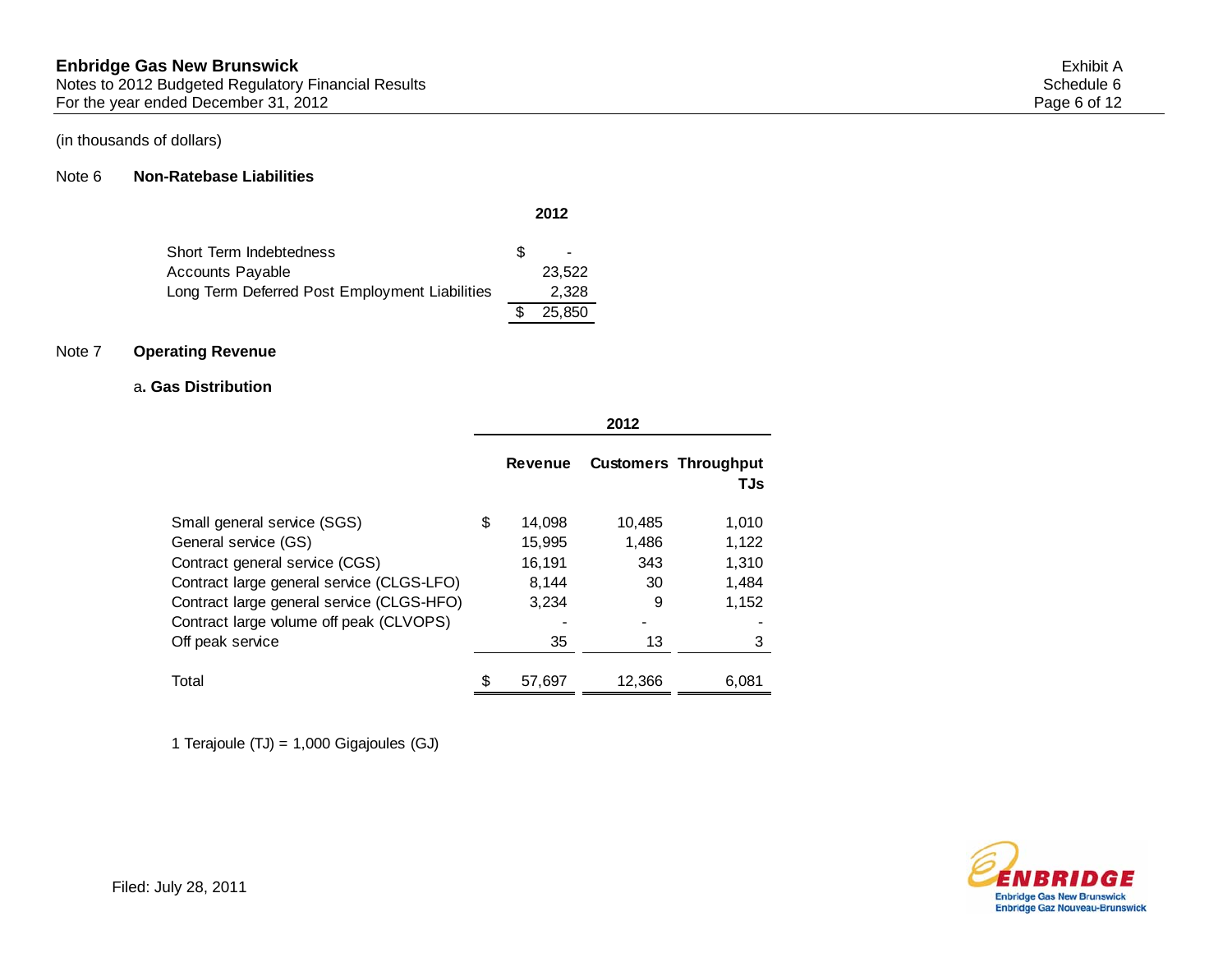# Note 7 **Operating Revenue (continued)**

#### **b. Miscellaneous**

|                                                             |    | 2012 |
|-------------------------------------------------------------|----|------|
| Agent billing and collection<br>Other miscellaneous revenue | S. | 138  |
| Total miscellaneous                                         |    | 144  |

#### **Details of Agent Billing and Collection Revenues**

|  | (in dollars) |  |
|--|--------------|--|
|  |              |  |

|                                            | 2012         |
|--------------------------------------------|--------------|
| Agent billing and collection               |              |
| Small general service (SGS)                | 110,936<br>S |
| General service (GS)                       | 16,853       |
| Contract general service (CGS)             | 8,512        |
| Agent billing                              |              |
| Contract large general service (CLGS-LFO)  | 881          |
| Contract large general service (CLGS-HFO)  | 384          |
| Contract large volume service (CLVOPS)     |              |
| Off peak service (OPS)                     | 725          |
| Total agent billing and collection revenue | 138.291      |

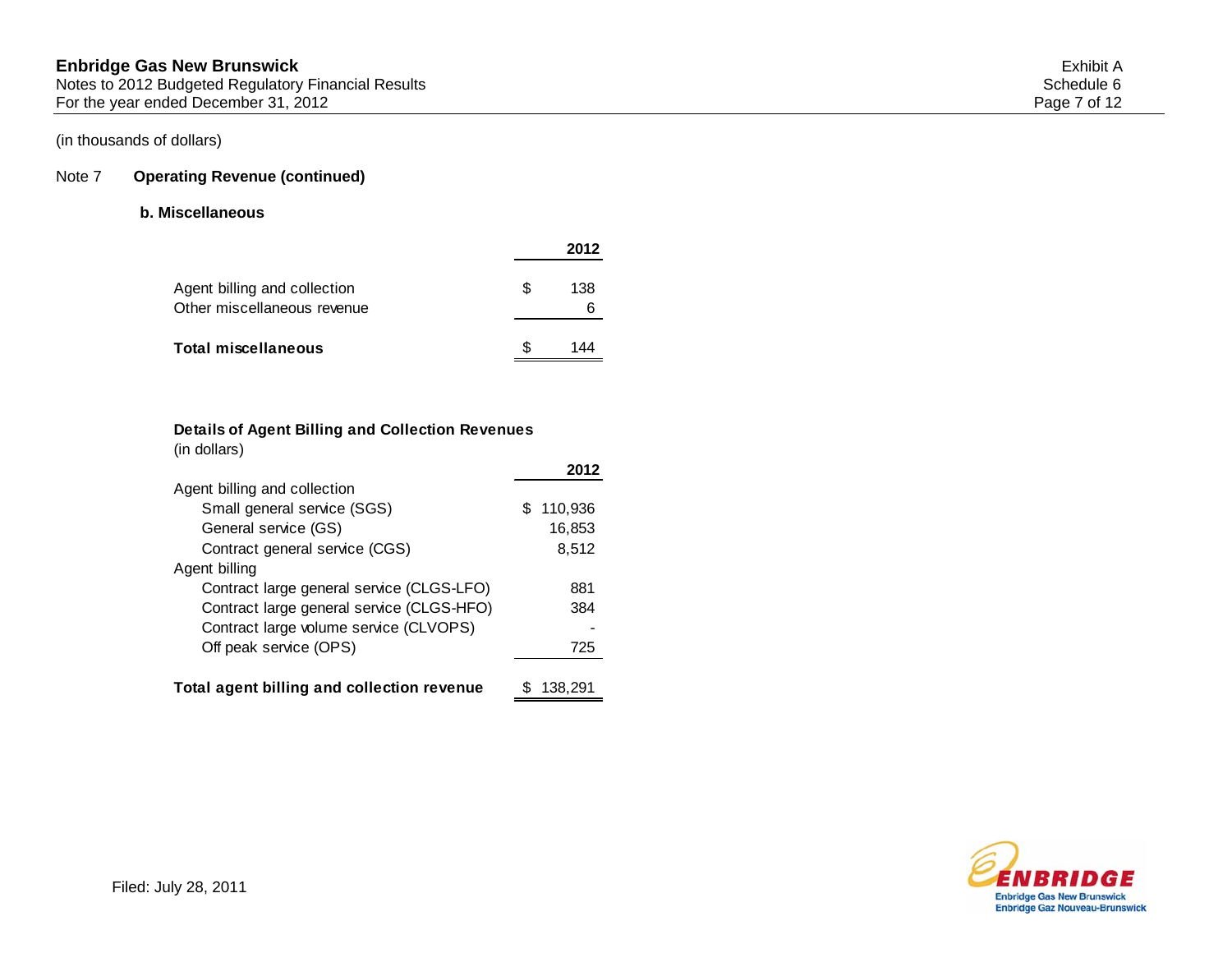#### **Enbridge Gas New Brunswick** Exhibit A Notes to 2012 Budgeted Regulatory Financial Results Schedule 6 and Schedule 6 and Schedule 6 and Schedule 6 and Schedule 6 and Schedule 6 and Schedule 6 and Schedule 6 and Schedule 6 and Schedule 6 and Schedule 6 and Sched For the year ended December 31, 2012 **Page 8 of 12**

# (in thousands of dollars)

## Note 8 **Operating and Maintenance Expenses**

|                                           |    | 2012   |
|-------------------------------------------|----|--------|
|                                           |    |        |
| Corporate management                      | \$ | 1,247  |
| Corporate administration                  |    | 1,127  |
| Financial reporting                       |    | 715    |
| Information technology                    |    | 1,028  |
| Regulatory & upstream                     |    | 1,317  |
| Sales & marketing                         |    | 9,218  |
| Distribution & maintanance                |    | 6,438  |
| Customer care                             |    | 1,336  |
| Human resources                           |    | 2,168  |
| Gas transportation and related activities |    | 1,710  |
| Total                                     |    | 26,304 |
| Capitalized to:                           |    |        |
| Property, plant & equipment               |    | 9,063  |
| Development O&M capitalized costs         |    |        |
| <b>Total capitalized</b>                  |    | 9,063  |
| Total                                     | S  | 17,241 |

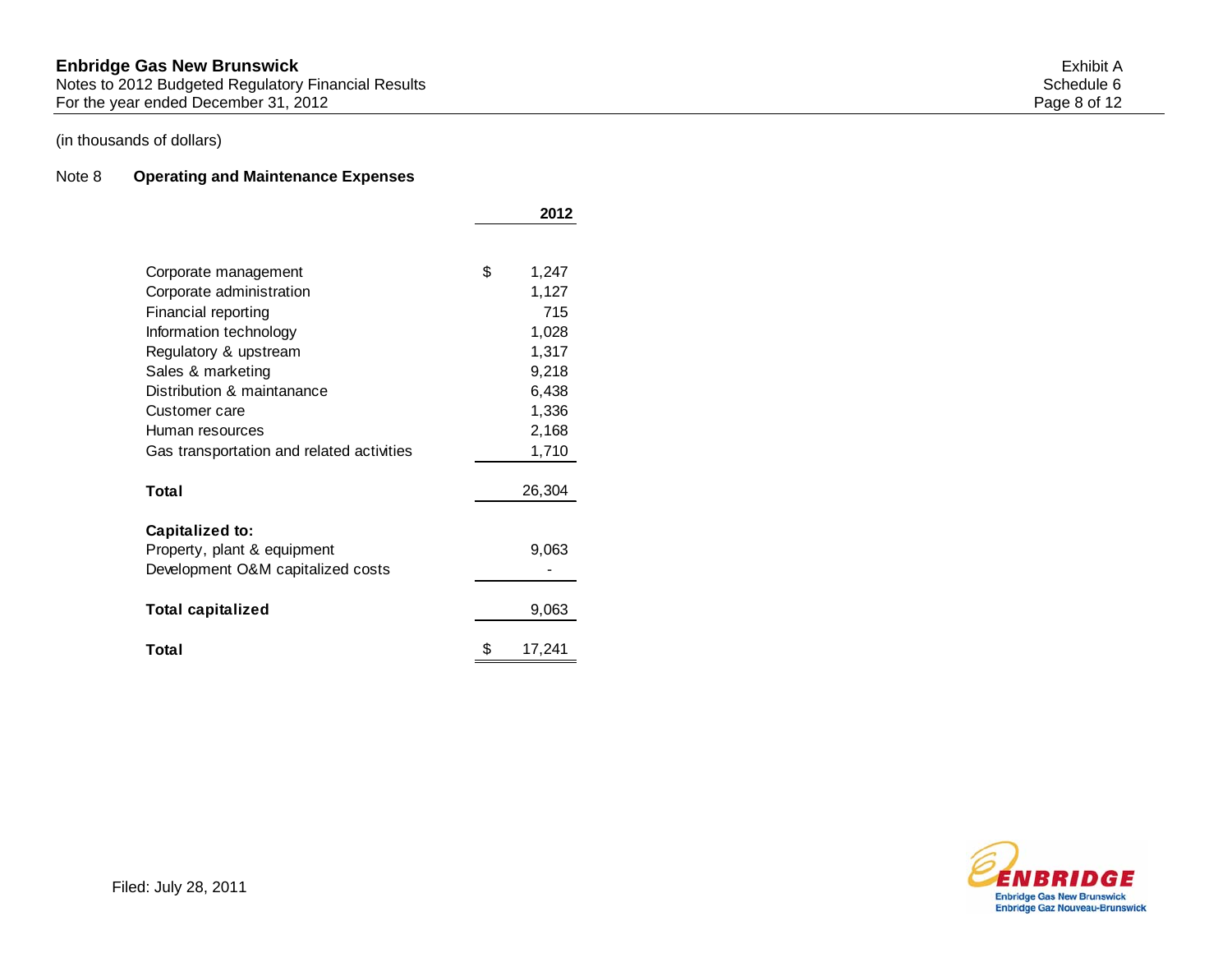#### Note 9 **Interest on Amounts Due to Associates & Affiliates and Other Interest**

|                                                                                                    |     | 2012         |
|----------------------------------------------------------------------------------------------------|-----|--------------|
| Interest on long-term debt<br>AIDC - allowance for funds used during construction (debt component) | \$. | 14.922<br>21 |
| Total interest on amounts due to associates & affiliates and other interest \$                     |     | 14.943       |

## Note 10 **Regulated Return on Equity**

|                                                                                                      |   | 2012         |
|------------------------------------------------------------------------------------------------------|---|--------------|
| Regulated return on equity<br>AEDC - allowance for funds used during construction (equity component) | S | 22,607<br>32 |
| Total regulated return on equity                                                                     |   | 22.639       |

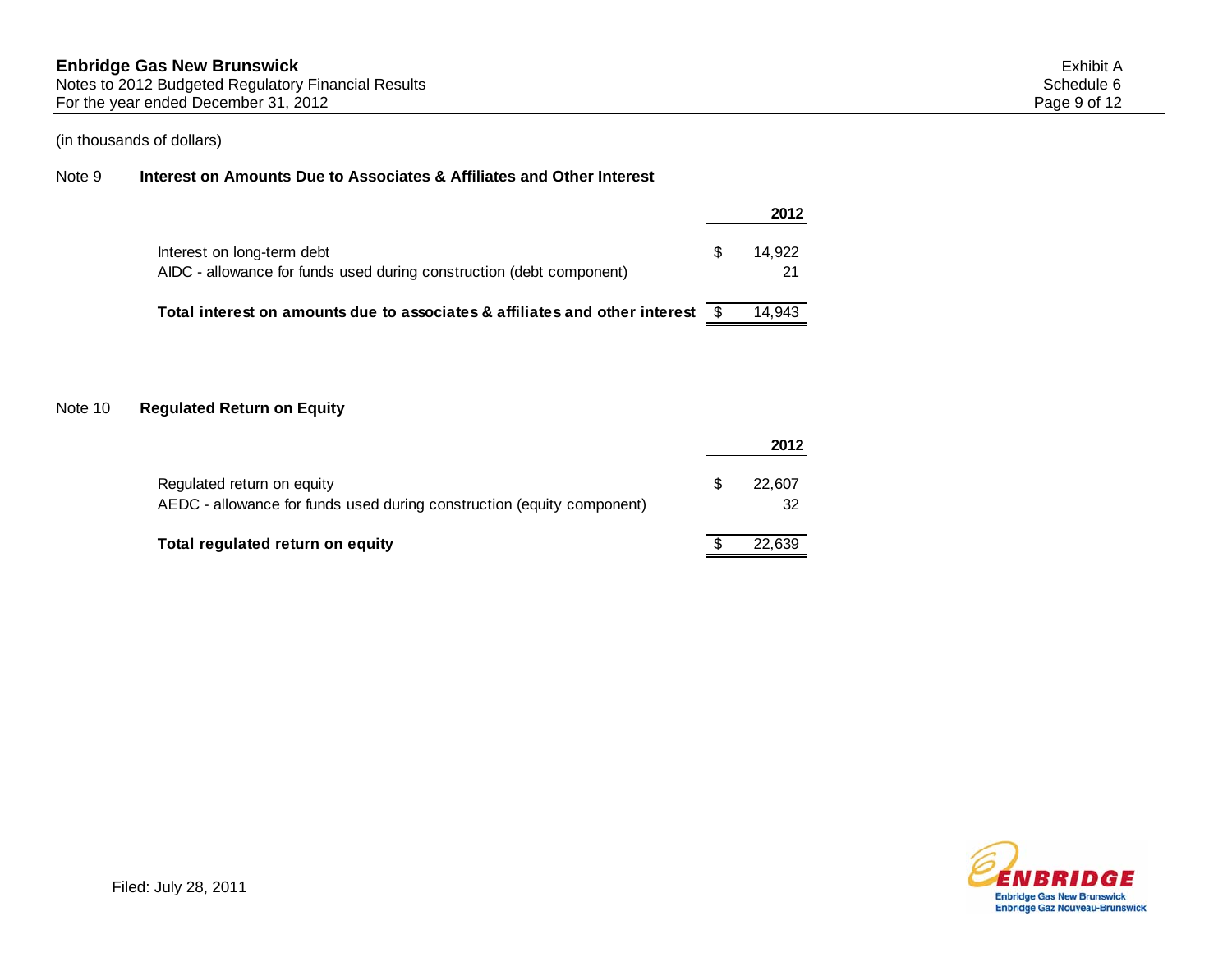## Note 11 **Rate Base for Regulatory Purposes**

|                                                                             | 2012                                 |
|-----------------------------------------------------------------------------|--------------------------------------|
| <b>Property, plant &amp; equipment</b>                                      |                                      |
| Cost<br>Accumulated amortization<br><b>Net</b>                              | \$<br>229,653<br>(43,079)<br>186.574 |
| Deferred charges                                                            |                                      |
| Franchise fee, at cost<br>Accumulated amortization<br><b>Net</b>            | 1,500<br>(1,025)<br>475              |
| Development O&M capitalized costs<br>Accumulated amortization<br><b>Net</b> | 126,158<br>(24, 790)<br>101,368      |
| Deferred carrying costs, at cost<br>Accumulated amortization<br><b>Net</b>  | 1,784<br>(1,675)<br>109              |
| Deferral account                                                            | 187,399                              |
| <b>Total deferred charges</b>                                               | 289,351                              |
| <b>Term deposit</b>                                                         | 2,963                                |
| <b>Working capital allowance</b>                                            | 1,532                                |
| Total rate base                                                             | \$<br>480,420                        |
| Average rate base                                                           | \$<br>461,763                        |



Filed: July 28, 2011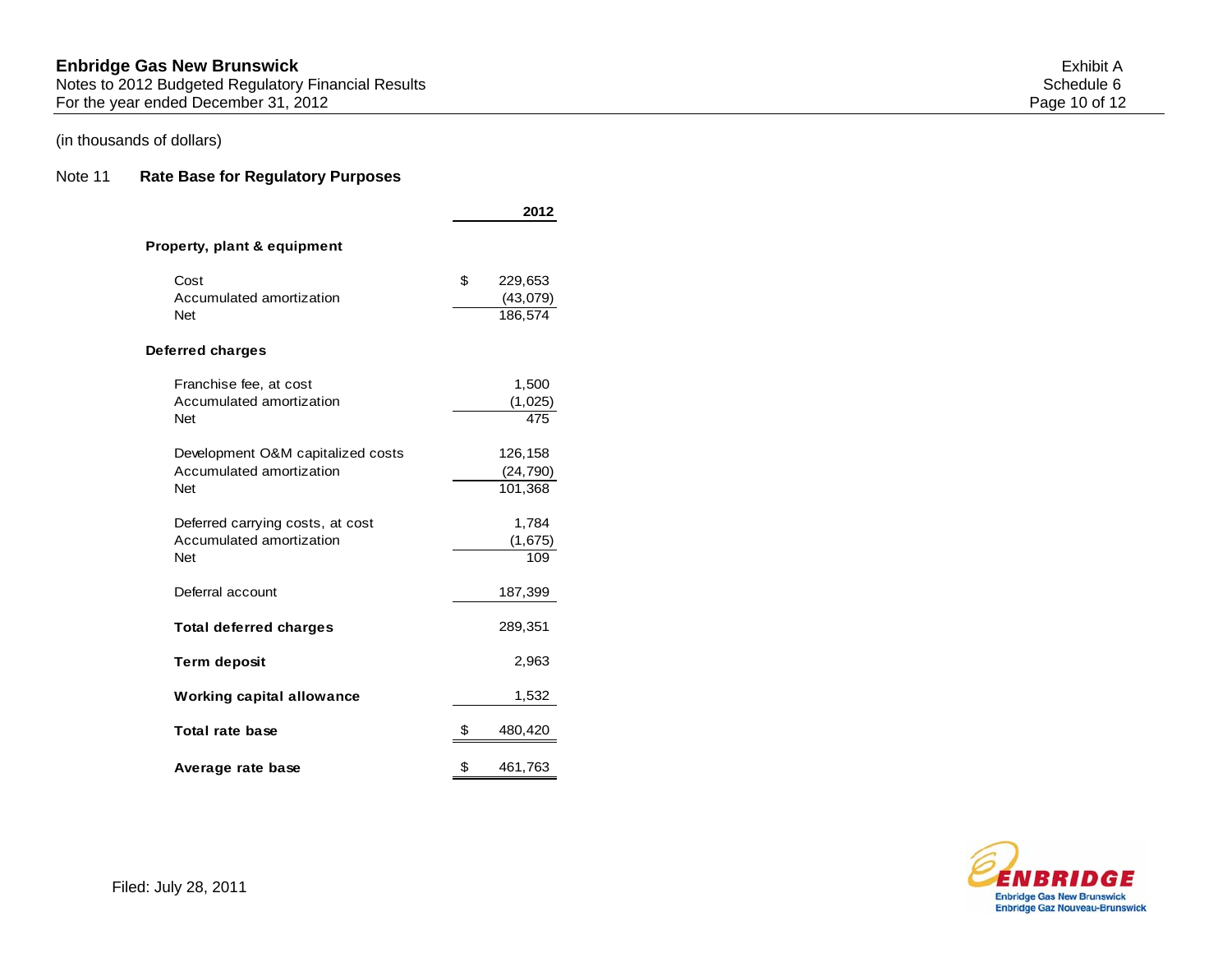# **Enbridge Gas New Brunswick** Exhibit A

Notes to 2012 Budgeted Regulatory Financial Results Schedule 6 and Schedule 6 and Schedule 6 and Schedule 6 and Schedule 6 and Schedule 6 and Schedule 6 and Schedule 6 and Schedule 6 and Schedule 6 and Schedule 6 and Sched For the year ended December 31, 2012 **Page 11** of 12

# (in thousands of dollars)

# Note 12 **Capital Structure for Regulatory Purposes**

|                          |    | 2012    |
|--------------------------|----|---------|
| <b>Capital structure</b> |    |         |
| Long-term debt           | \$ | 262,150 |
| Equity                   |    | 218,846 |
| Total                    | S  | 480,996 |
|                          |    |         |

## **Capital structure percentage**

| Long-term debt | 54.50%  |
|----------------|---------|
| Equity         | 45.50%  |
| Total          | 100.00% |
|                |         |

#### **Capital structure average percentage for regulatory purposes**

| Long-term debt | 55.09%  |
|----------------|---------|
| Equity         | 44.91%  |
| Total          | 100.00% |

# **Weighted cost of capital for regulatory purposes**

| Long-term debt | 3.33% |
|----------------|-------|
| Equity         | 4.90% |
| Total          | 8.23% |